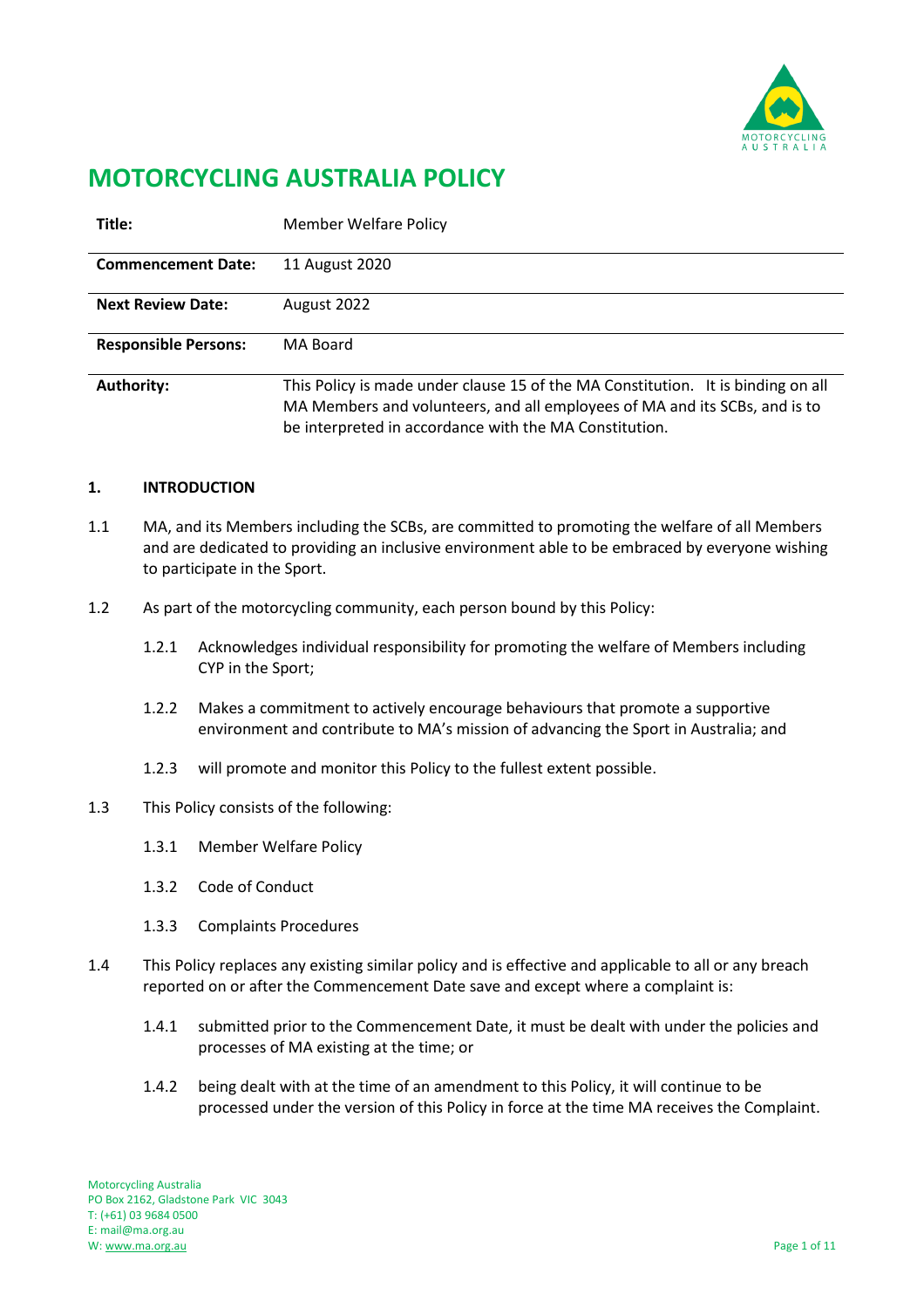## **2. DEFINITIONS AND INTERPRETATION**

- 2.1 **Abuse** means Physical Abuse, Emotional Abuse (including psychological abuse), Sexual Abuse and abuse of power that has caused, is causing or is likely to cause Harm to a person's wellbeing or development. Examples of Abuse include but are not limited to, Bullying, humiliation, verbal abuse and insults, grooming, harassment (including Sexual Harassment), Discrimination, Neglect and Sexual Misconduct.
- 2.2 **Bullying** means the inappropriate use of power by one or more persons over another less powerful person or group and is generally an act that is repeated over time. Bullying may take many forms that are often interrelated and can include:
	- 2.2.1 verbal (name calling, put-downs, threats)
	- 2.2.2 physical (hitting, punching, kicking, scratching, tripping, spitting)
	- 2.2.3 social (ignoring, excluding, ostracising, alienating)
	- 2.2.4 psychological (spreading rumours, stalking, dirty looks, hiding or damaging possessions).

For the avoidance of doubt, Bullying includes cyber bullying.

- 2.3 **Child Abuse** means the mistreatment by an adult of a CYP that has Harmed, is Harming or is likely to Harm or endanger or put at risk that CYP's physical or emotional health, development or wellbeing including but not limited to Emotional or Psychological Abuse, Bullying, grooming, Sexual Misconduct, Neglect or Child Harassment.
- 2.4 **Child Harassment** means any harassment having a significant detrimental effect on a CYP's physical, psychological or emotional wellbeing, being more than transitory and demonstrable in the CYP's presentation, functioning or behaviour.
- 2.5 **CYP** means a child or young person being a person under the age of eighteen years who engages in our Sport.
- 2.6 **Complainant** means the person or persons making a complaint and includes a parent, guardian or adult representative of the CYP.
- 2.7 **Discrimination** means treating, proposing to treat or requesting, assisting, instructing or encouraging another person to treat a person less favourably than someone else on the basis of an attribute or personal characteristic including:
	- 2.7.1 age
	- 2.7.2 disability
	- 2.7.3 marital status
	- 2.7.4 parental or carer status
	- 2.7.5 physical features
	- 2.7.6 irrelevant medical record
	- 2.7.7 irrelevant criminal record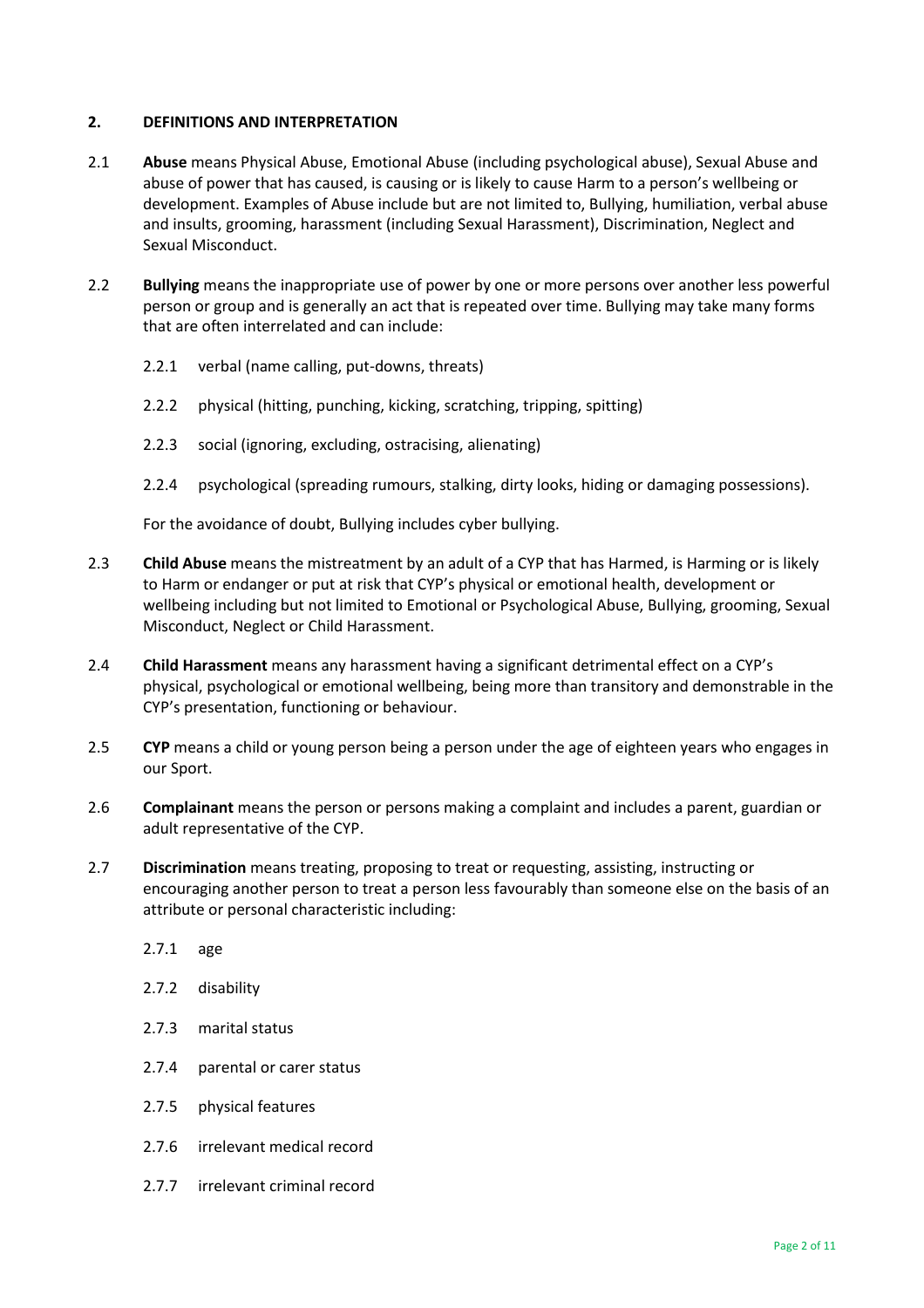- 2.7.8 political belief or activity
- 2.7.9 pregnancy
- 2.7.10 breastfeeding
- 2.7.11 race
- 2.7.12 religious belief or activity
- 2.7.13 sex or gender
- 2.7.14 sexual orientation
- 2.7.15 trade union membership or activity
- 2.7.16 Transgender orientation.
- 2.8 Discrimination also includes any other behaviour recognised by commonwealth, state or territory law as discrimination. Examples of Discrimination are available on the *Play by the Rules* website.
- 2.9 **Emotional or Psychological Abuse** means repeated rejection, threats, criticism, teasing, ignoring, threatening, yelling, scapegoating or ridicule that results or has the potential to result in significant damage to a person's physical, intellectual or emotional wellbeing and development. Specific to sport, overtraining can constitute Emotional or Psychological Abuse.
- 2.10 **Harm** means any detrimental effect of a significant nature to a person's physical, psychological or emotional wellbeing.
- 2.11 **MA** means Motorcycling Australia Ltd
- 2.12 **Member** has the meaning given to it by the MA Constitution.
- 2.13 **Neglect** means the persistent or deliberate failure or refusal to provide a CYP with the basic necessities of life such as food, clothing, shelter, adequate supervision, clean water, medical attention or supervision to the extent that the CYP's health and development is, or is likely to be, significantly harmed. The issue of Neglect must be considered within the context of resources reasonably available.
- 2.14 **Physical Abuse** means one person subjecting another to non-accidental physically aggressive acts, or acts that place a CYP at risk of Harm, whether intentionally or inadvertently inflicted, and includes giving harmful substances such as drugs, alcohol or poison.
- 2.15 **SCB** means a state controlling body affiliated to and/or recognised by MA as a Member and as its delegate within that SCB's state or territory borders.
- 2.16 **Sexual Abuse** means an adult or a person in a position of authority involving another person in any sexual activity. It can include making sexual comments, engaging another to participate in sexual conversations over the internet or on social media, kissing, touching a person's genitals or breasts, oral sex or intercourse. Encouraging a person to view pornographic magazines, websites and videos or to participate in sexual conversations over the internet is also considered Sexual Abuse.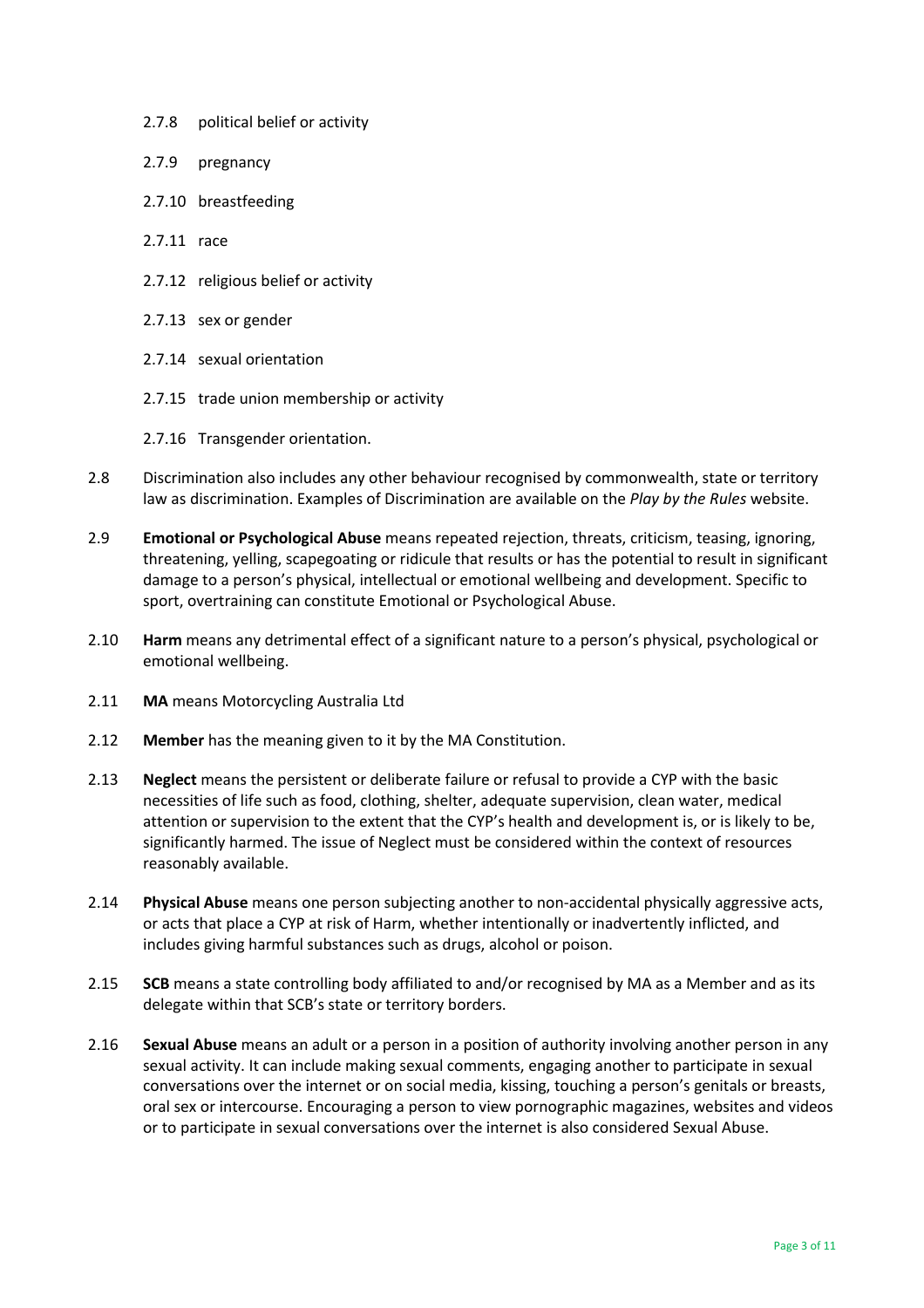- 2.17 **Sexual Exploitation** means forcing a person, including a CYP into sexual activities that are then recorded in some way and/or used to produce pornography. Such pornography can be in the form of photos or videos whether or not published on the internet.
- 2.18 **Sexual Harassment** means unwanted, unwelcome or uninvited behaviour of a sexual nature and which could reasonably be anticipated to make a person including a CYP feel humiliated, intimidated or offended. Sexual Harassment can take many different forms and may include unwanted physical contact, verbal comments, jokes, propositions and displays of pornographic or offensive material or other behaviour that creates a sexually hostile environment.
- 2.19 **Sexual Misconduct** means any of the following:
	- 2.19.1 Sexual Abuse
	- 2.19.2 Sexual Exploitation
	- 2.19.3 Sexual Offences
	- 2.19.4 Sexual Harassment
- 2.20 **Sexual Offence** means a criminal offence involving sexual activity or actions of indecency. Because of differences under state and territory laws, this can include:
	- 2.20.1 rape
	- 2.20.2 indecent assault
	- 2.20.3 sexual assault
	- 2.20.4 assault with intent to have sexual intercourse
	- 2.20.5 incest
	- 2.20.6 sexual penetration of CYP under the age of 16
	- 2.20.7 indecent act with CYP under the age of 16
	- 2.20.8 sexual relationship with CYP under the age of 16
	- 2.20.9 sexual offences against people with impaired mental functioning
	- 2.20.10 abduction and detention
	- 2.20.11 procuring sexual penetration by threats of fraud
	- 2.20.12 procuring sexual penetration of a CYP under the age of 16
	- 2.20.13 bestiality
	- 2.20.14 soliciting acts of sexual penetration or indecent acts
	- 2.20.15 promoting or engaging in acts of child prostitution
	- 2.20.16 obtaining benefits from child prostitution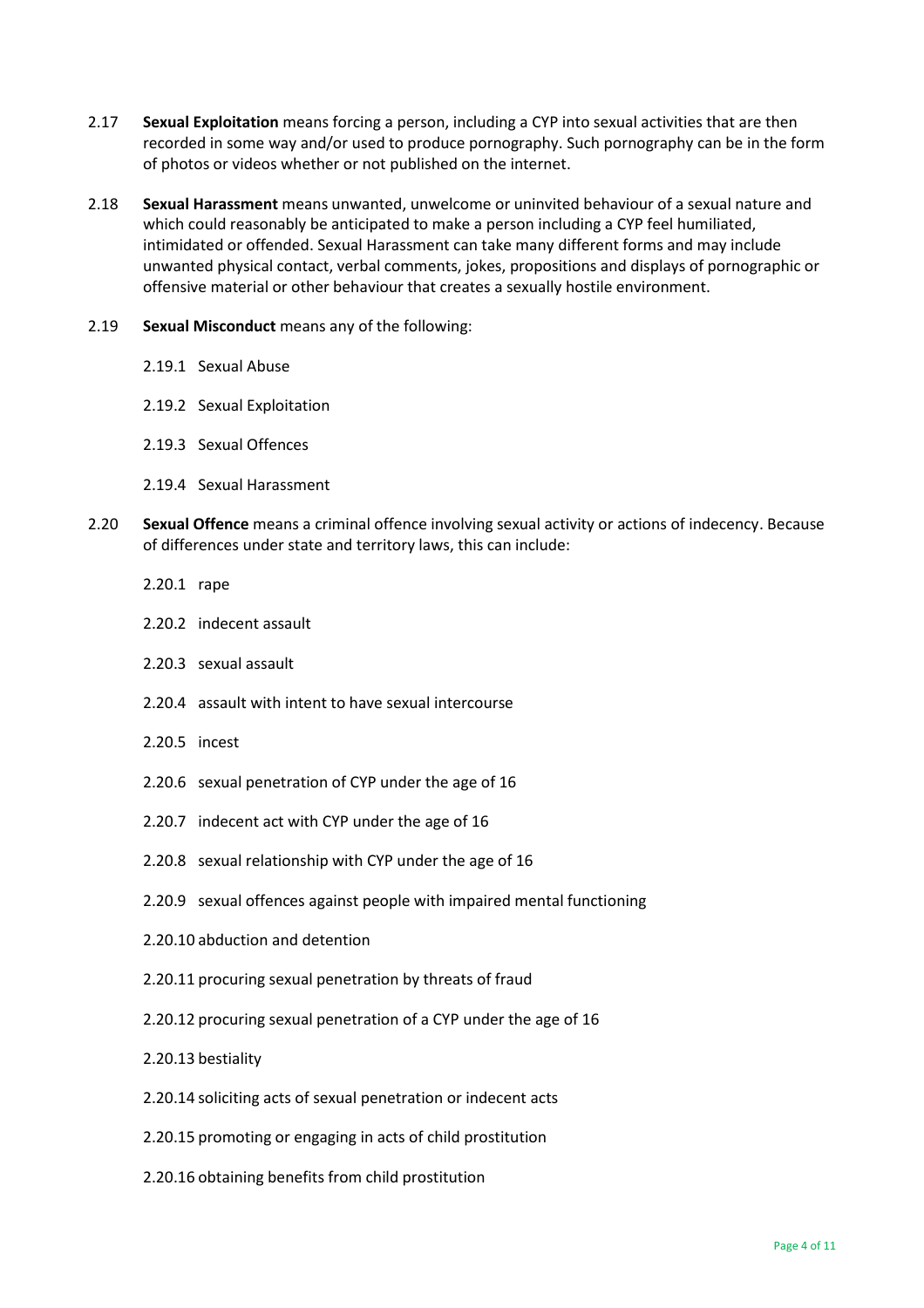#### 2.20.17 possession of child pornography

2.20.18 publishing child pornography and indecent articles.

- 2.21 A reference to the **Sport** means the sport or recreational activity of motorcycling
- 2.22 **Transgender** is a general term applied to individuals and behaviours that differ from the gender role commonly, but not always, assigned at birth. It does not imply any specific form of sexual orientation. See [www.humanrights](http://www.humanrights/)commission.vic.gov.au (Guideline: Transgender people and sport Complying with the Equal Opportunity Act 2010 (Act))
- 2.23 **Victimisation** means subjecting a person or threatening to subject a person to any detrimental or unfair treatment because that person has or intends to pursue their rights to make a complaint under law or under this Policy, or for supporting another person to make a complaint.
- 2.24 Headings are for convenience only and do not affect interpretation and unless the context indicates a contrary intention:
	- 2.24.1 "includes" in any form is not a word of limitation;
	- 2.24.2 a reference to "month" is to a calendar month; and
	- 2.24.3 a reference to "\$" or "dollar" is to Australian currency.

## **MEMBER WELFARE POLICY**

## **3. WHO IS BOUND BY THIS POLICY?**

- 3.1 This Policy binds every Member including:
	- 3.1.1 persons appointed or elected to boards, committees and sub-committees
	- 3.1.2 volunteers
	- 3.1.3 support personnel
	- 3.1.4 any other person involved in the Sport including participants, parents, guardians, spectators, sponsors and licensees and other contracted parties to the full extent possible.
- 3.2 This Policy will continue to apply to a person, even after they have stopped their association or employment (subject to this Policy's terms) with MA or a, if disciplinary action against that person has commenced.

## **4. COMMITMENT**

- 4.1 Each Member must, to the extent possible:
	- 4.1.1 adopt, implement and comply with this Policy
	- 4.1.2 ensure that their constitution, by-laws or other rules and policies include the necessary clauses for this Policy to be enforceable
	- 4.1.3 publish, distribute and promote this Policy and the consequences of breaches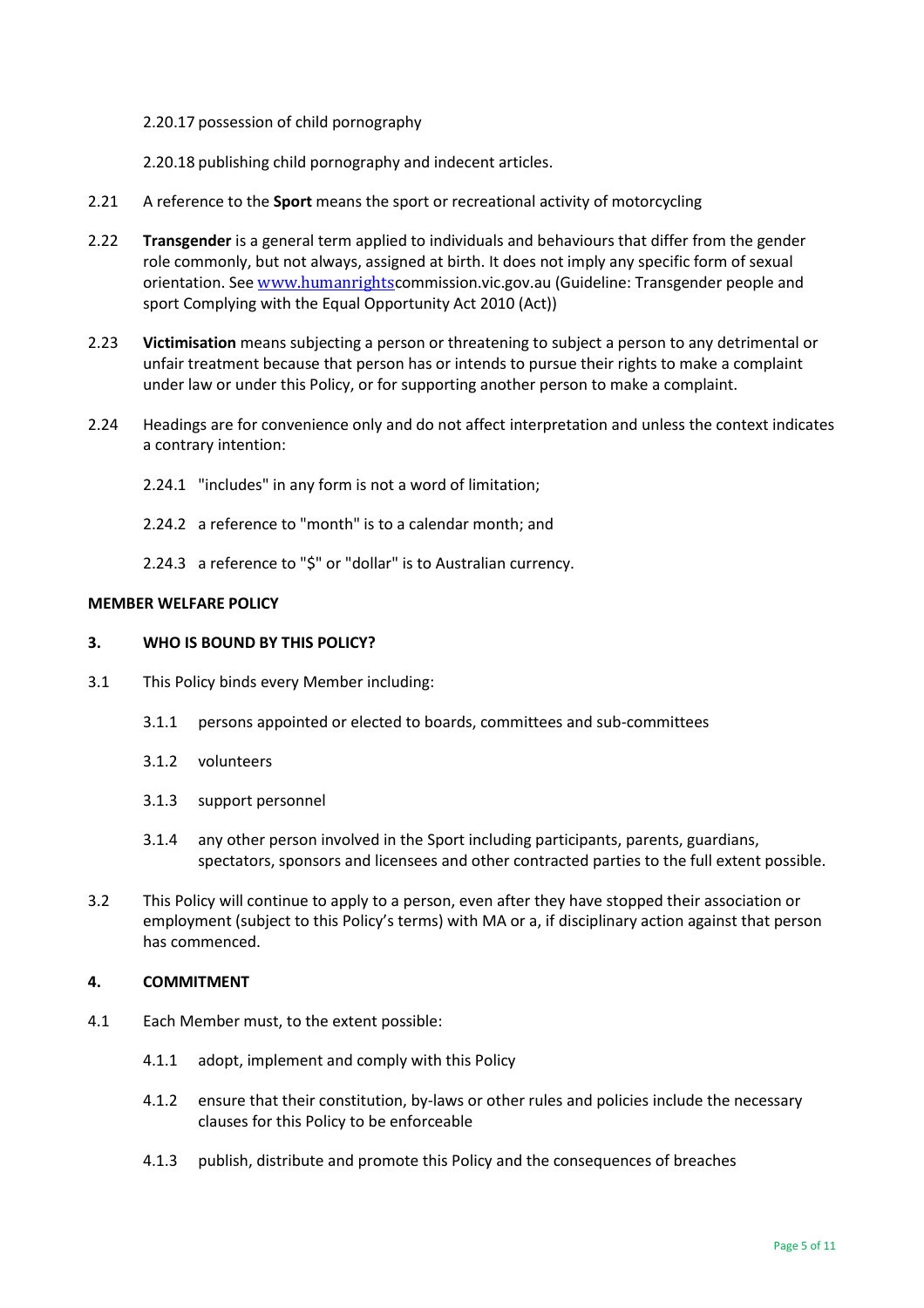- 4.1.4 promote and model appropriate standards of behaviour at all times
- 4.1.5 implement a complaint management system that includes appropriate policies and procedures, clear lines of responsibility, and appropriate delegations
- 4.1.6 deal with any breaches or complaints made under this Policy in a sensitive, fair, timely and confidential manner
- 4.1.7 apply this Policy consistently
- 4.1.8 recognise and enforce any penalty imposed under this Policy
- 4.1.9 ensure that a copy of this Policy is available or accessible to the persons and entities to whom it applies
- 4.1.10 monitor and review this Policy regularly.
- 4.2 In addition, individuals bound by this Policy must:
	- 4.2.1 make themselves aware of its contents and adopt its practices and behaviours when carrying out their roles;
	- 4.2.2 comply with all relevant provisions, including any codes of conduct and the steps for making a complaint
	- 4.2.3 consent to the Policy's screening requirements, and any state/territory Working with Children Checks (WWCC) if the person holds or applies for a role that involves regular unsupervised contact with CYP or where otherwise required by law
	- 4.2.4 place the welfare of CYP above other considerations
	- 4.2.5 report any Abuse or neglect of CYP which they become aware of, to MA or SCB management and/or to external authorities responsible for child protection or to police, regardless of whether that Abuse is being perpetrated by personnel within or outside the Sport including those from the child's family, extended family, their family's extended network or strangers.
	- 4.2.6 be accountable for their behaviour and
	- 4.2.7 comply with any decisions and/or disciplinary measures imposed under this Policy.

## **5. BREACHES OF POLICY**

- 5.1 Failure to comply with this Policy may result in disciplinary action in accordance with this Policy and/or under other MA rules and policies or its Constitution. It is a breach of this Policy for any Member to do anything contrary to this Policy, including but not limited to:
	- 5.1.1 breaching the Code of Conduct;
	- 5.1.2 bringing the Sport and/or MA into disrepute, or acting in a manner likely to cause such disrepute;
	- 5.1.3 failing to follow this Policy or other MA policies including its Child Welfare Policies;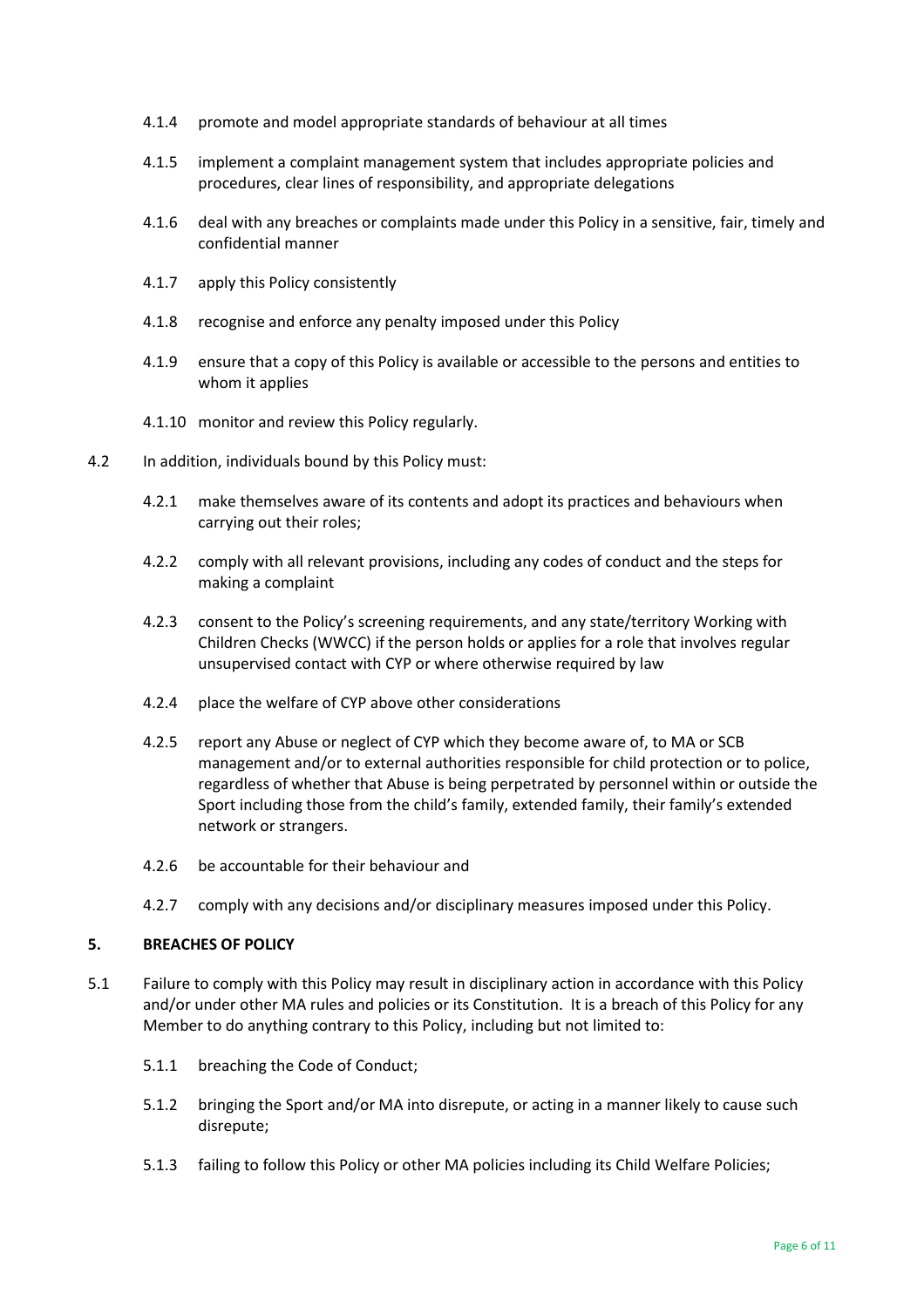- 5.1.4 Discriminating against, harassing or Bullying (including cyber-bullying) any person;
- 5.1.5 Victimising another person for making or supporting a complaint;
- 5.1.6 engaging in an inappropriate intimate relationship with a person they supervise, or have influence, authority or power over;
- 5.1.7 verbally or physically assaulting another person, intimidating another person or creating a hostile environment within the Sport;
- 5.1.8 disclosing to any unauthorised person or organisation any MA information that is of a private, confidential or privileged nature;
- 5.1.9 making a complaint that they know to be untrue, vexatious, malicious or improper;
- 5.1.10 failing to comply with a penalty imposed after a finding that the Member has breached this Policy; and
- 5.1.11 failing to comply with a direction given to the Member as part of a disciplinary process.

### **CODE OF CONDUCT**

#### **6. INTRODUCTION**

- 6.1 The following Code of Conduct outlines the standards of behaviour expected of Members involved in the Sport.
- 6.2 It is a condition of membership that each Member commits to observing this Code of Conduct, wherever practicable.

## **7. COMMITMENT**

- 7.1 The Code of Conduct should be read in conjunction with:
	- 7.1.1 the specific requirements of any role as described in any MA rule, regulation, policy or directive, or in any position description statement, if applicable
	- 7.1.2 relevant policy and procedure documents
	- 7.1.3 the complaint procedures
	- 7.1.4 other MA policies and guidelines available on the MA website
	- 7.1.5 all applicable laws in the relevant state or territory
	- 7.1.6 general community expectations in relation to appropriate behaviour.
- 7.2 All Members may consider a failure to observe the Code of Conduct as misconduct and may take appropriate disciplinary action in accordance with relevant rules and regulations including this Policy.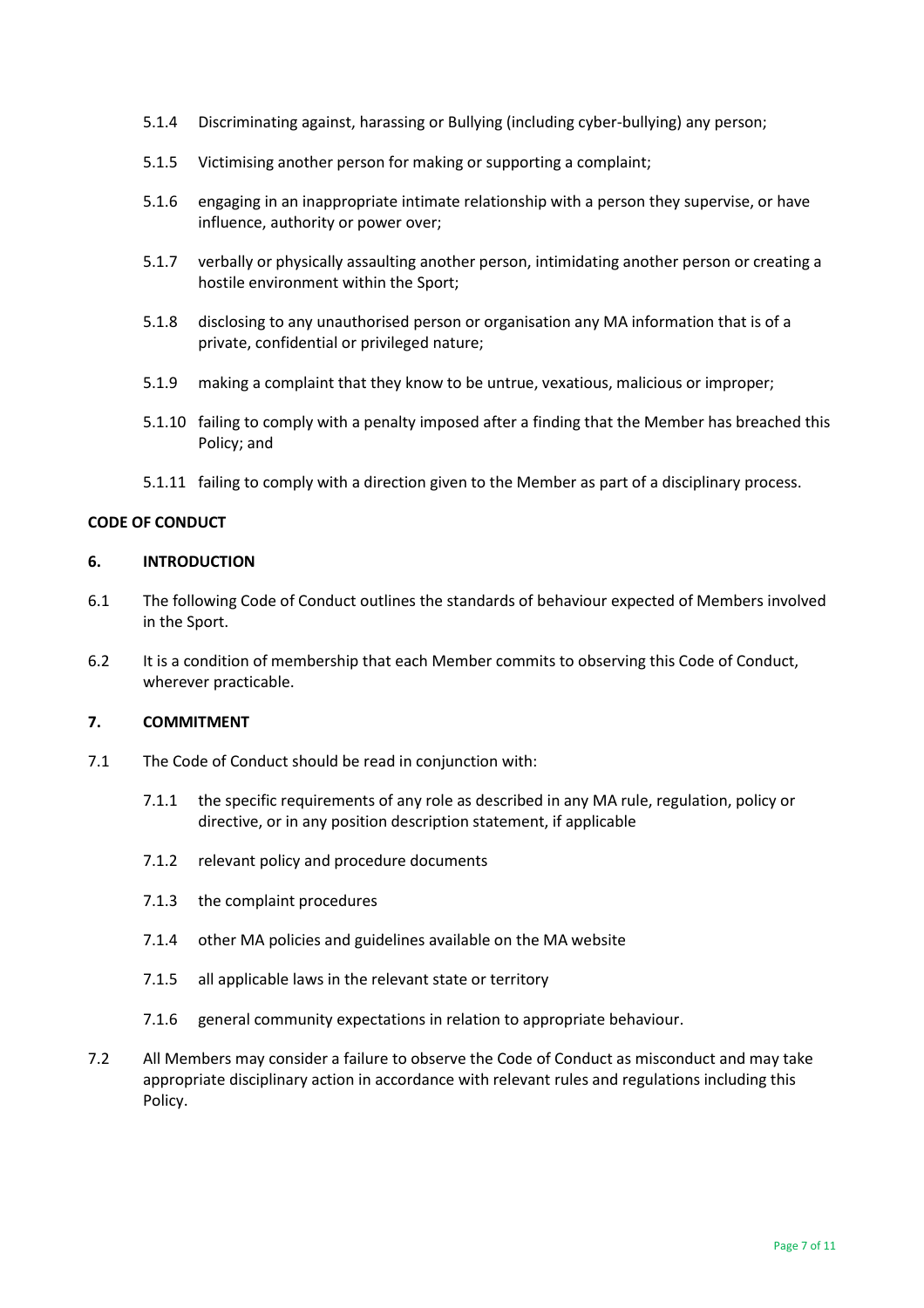## **8. EXCEPTIONS**

- 8.1 There may be exceptional situations where the Code of Conduct does not apply, for example, in an emergency situation. It is crucial however that, where possible, authorisation is sought from the relevant Member prior to taking action that may contravene this Code of Conduct or the relevant Member is advised as soon possible of any incident which may breach this Code of Conduct.
- 8.2 This Code of Conduct should be followed at all times and by all Members.

### 8.3 General

- 8.3.1 Members must:
	- (a) respect the rights, dignity and worth of others "treat others as you would like to be treated"
	- (b) be ethical, considerate, fair, courteous and honest in all dealings
	- (c) accept responsibility for, their actions
	- (d) be aware of, follow and promote, at all times, the rules, policies and procedures of the Sport
	- (e) operate within the spirit of good sportsmanship
	- (f) understand the possible consequences of breaching this Code of Conduct and/or this Policy
	- (g) report any breaches of this Code of Conduct or this Policy to the relevant Member
	- (h) refrain from any form of Bullying, Abuse, harassment, Discrimination and Victimisation towards others
	- (i) raise concerns arising under this Policy through the appropriate channels and in a timely manner
	- (j) provide an environment for the Sport that complies with relevant MA policies
	- (k) show concern, empathy and caution towards others that may be sick or injured
	- (l) strive to be a positive role model to all
	- (m) respect and protect confidential information obtained through the Sport
	- (n) maintain the required standard of accreditation and/or licensing competency applicable to the role
	- (o) ensure that any physical contact with others is appropriate to the situation and necessary for the person's skill development
	- (p) refrain from intimate relations with persons over whom a Member has a position of authority
	- (q) agree to abide by this Code of Conduct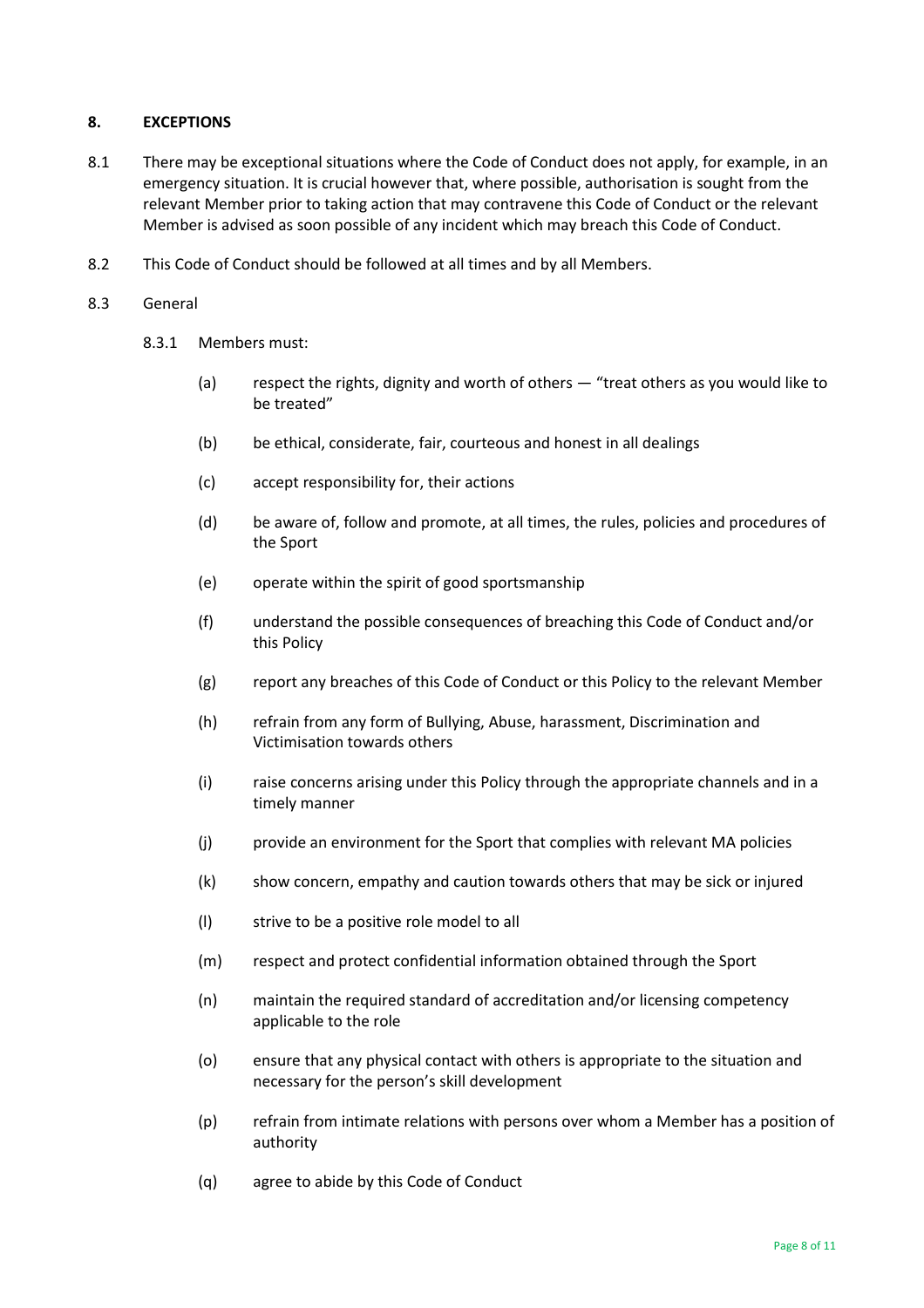- 8.4 Sexual Misconduct and Relationships
	- 8.4.1 Engaging in any form of sexual behaviour or Sexual Misconduct while participating in the Sport is prohibited. For the purposes of this Policy, sexual behaviour will be interpreted widely to encompass the entire range of actions that would reasonably be considered to be sexual in nature whether involving contact behaviour or non-contact behaviour, and including contact or exposure by electronic or other means;
		- (a) 'contact behaviour' means and includes kissing, fondling or sexual penetration;
		- (b) 'non-contact behaviour', means and includes flirting, sexual innuendo, inappropriate messaging, inappropriate photography or exposure to pornography or nudity.
- 8.5 Use, possession or supply of alcohol or drugs
	- 8.5.1 While on duty or carrying out their role within the Sport, a Member must not:
		- (a) use, possess or be under the influence of an illegal or illicit drug
		- (b) use or be under the influence of alcohol
		- (c) be incapacitated by any other legal drug such as prescription or over-the-counter drugs
		- (d) supply alcohol or drugs (including tobacco) to CYP participating in the Sport.
	- 8.5.2 Use of legal drugs other than alcohol is permitted, provided such use does not interfere with a person's ability to undertake their role in the Sport.
	- 8.5.3 All Members must adhere to strict guidelines regarding the responsible service and consumption of alcohol and act in accordance with relevant liquor licence laws and regulations.

#### 8.6 Pregnancy

- 8.6.1 Pregnancy is not of itself a barrier to participation in the Sport. Pregnant women should not be faced with any unreasonable barriers to their full participation in the Sport.
- 8.6.2 Members who participate in the Sport whilst pregnant may face risks to the health and wellbeing of the mother and unborn child. Pregnant women are advised and encouraged to obtain medical advice about those risks as part of making informed decisions about the extent to which they choose to participate in the Sport.
- 8.6.3 Pregnant women will be required to sign a disclaimer only if all other participants are required to sign one in similar circumstances. Women will not be required to undertake a pregnancy test.
- 8.6.4 If a pregnant woman feels she has been harassed or Discriminated against on the basis of her pregnancy by another Member, she may make a complaint.
- 8.7 Gender identity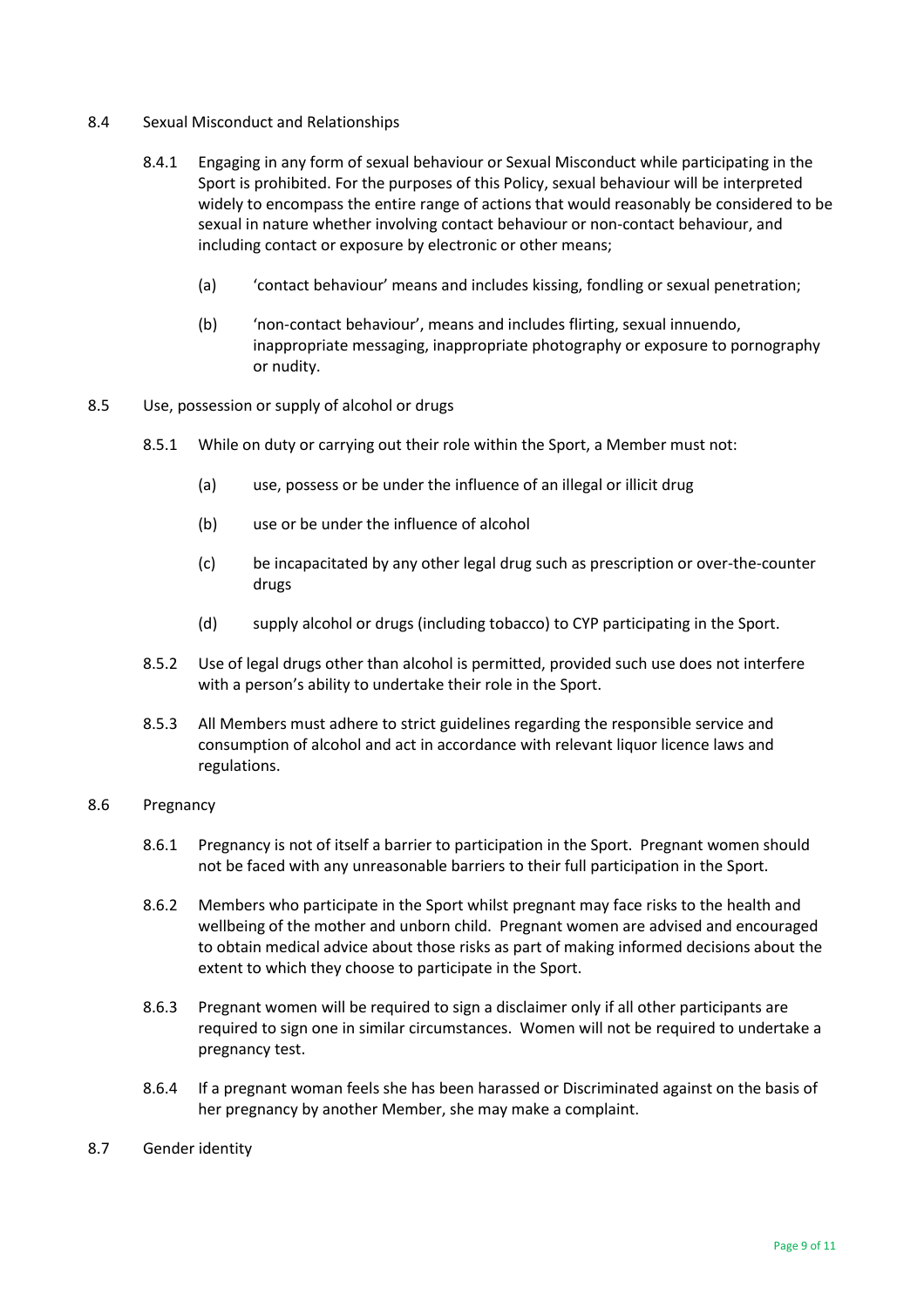- 8.7.1 Gender identity is not of itself a barrier to participation in the Sport. People who identify as transgender or transsexual should not be faced with any unreasonable barriers to their full participation in the Sport.
- 8.7.2 It is recognised that there is debate over whether a male-to-female transgender person obtains any physical advantage over other female participants. This debate is reflected in the divergent discrimination laws across the country. If issues of performance advantage arise, advice will be sought on the application of those laws in the particular circumstances.
- 8.7.3 MA's anti-doping, and drug and alcohol policies, including testing procedures and prohibitions, apply equally to people who identify as transgender. A person receiving treatment involving a Prohibited Substance or Method, as described on the World Anti-Doping Agency's Prohibited List, should apply for a standard Therapeutic Use Exemption.
- 8.7.4 If a transgender or transsexual person feels they have been harassed or Discriminated against on the basis of their gender identity by another person or entity bound by this Policy, they may make a complaint.

## 8.8 Smoke free environment

- 8.8.1 Members must adhere to relevant legislation and local government regulations in relation to smoking and are otherwise requested to refrain from smoking when engaged in the Sport.
- 8.9 Cyber Bullying
	- 8.9.1 Bullying and harassment are unacceptable in any form. Bullying has the potential to cause great anxiety and distress to the person targeted by hurtful or derogatory comments or statements.
	- 8.9.2 No Member will tolerate abusive, discriminatory, intimidating or offensive statements being made via any means including online. In some cases, Bullying is a punishable criminal offence.
	- 8.9.3 Frustration with a Member should never be communicated via social networking. These issues should instead be addressed by making a complaint, via the Complaints Procedure.

## 8.10 Social networking websites

- 8.10.1 All Members acknowledge the enormous value of social networking websites, such as Facebook and Twitter, to promote the Sport and celebrate the achievements and success of the people involved. At the same time, all Members must conduct themselves appropriately when using social networking sites to share information related to the Sport.
- 8.10.2 Social media postings, blogs, status updates and tweets by Members:
	- (a) must not use offensive, provocative or hateful language or photographs/images
	- (b) must not be misleading, false or injure the reputation of another person
	- (c) should respect and maintain the privacy of others
	- (d) should promote the Sport in a positive way.